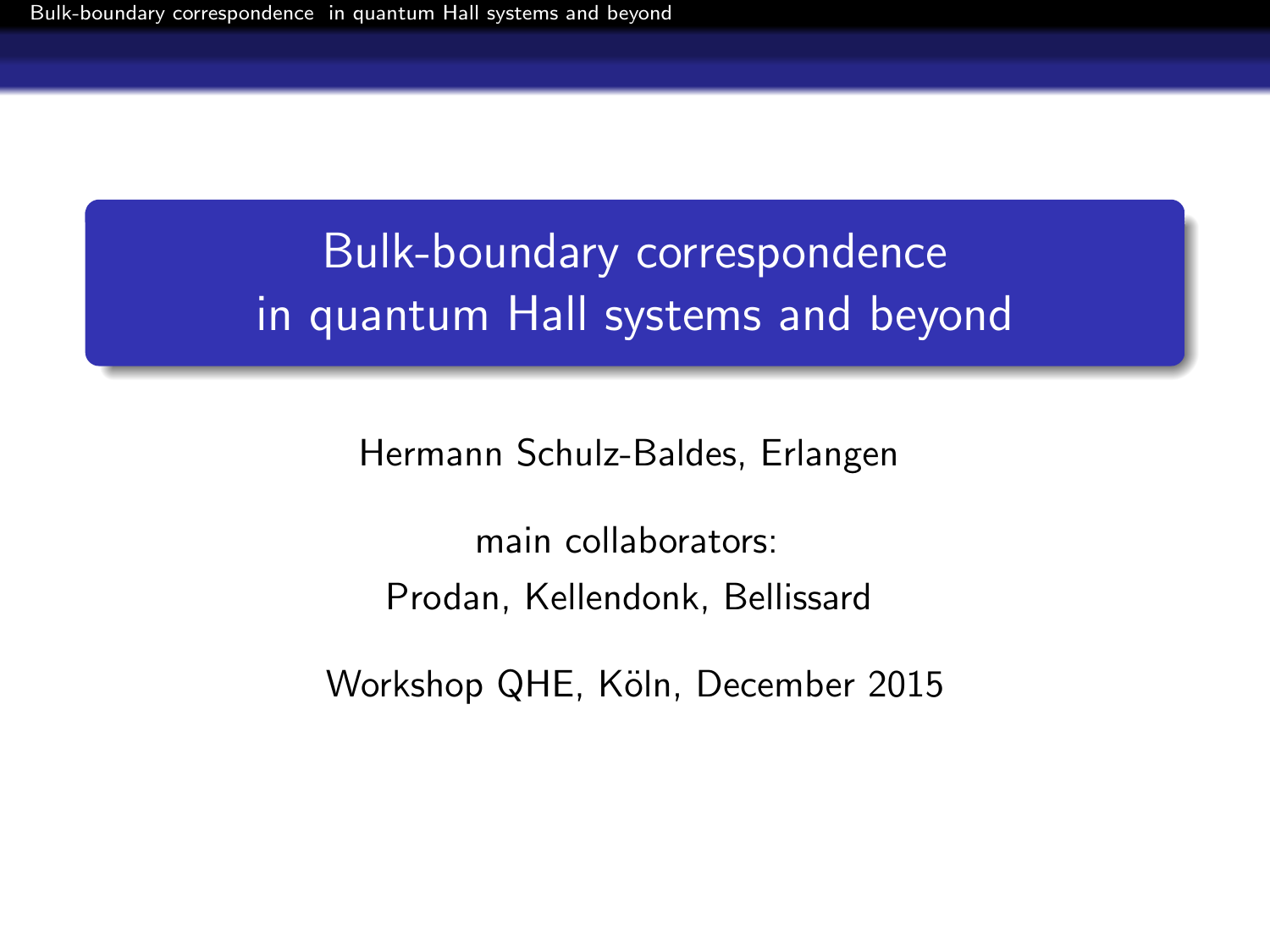## Plan of the talk

- explain mathematical principles of bulk-boundary correspondence on a simple one-dimensional model (Su-Schrieffer-Heeger): Toeplitz extension, bulk and boundary invariants, index theorems
- d-dimensional disordered systems of independent Fermions (topological insulators from class A and AIII, no real structures)
- bulk and boundary invariants and correspondence: examples of QHE and surface QHE in 3d chiral system
- generalized Streda formula
- delocalized edge modes with non-trivial topology
- index theorems

Tools: K-theory, index theory and non-commutative geometry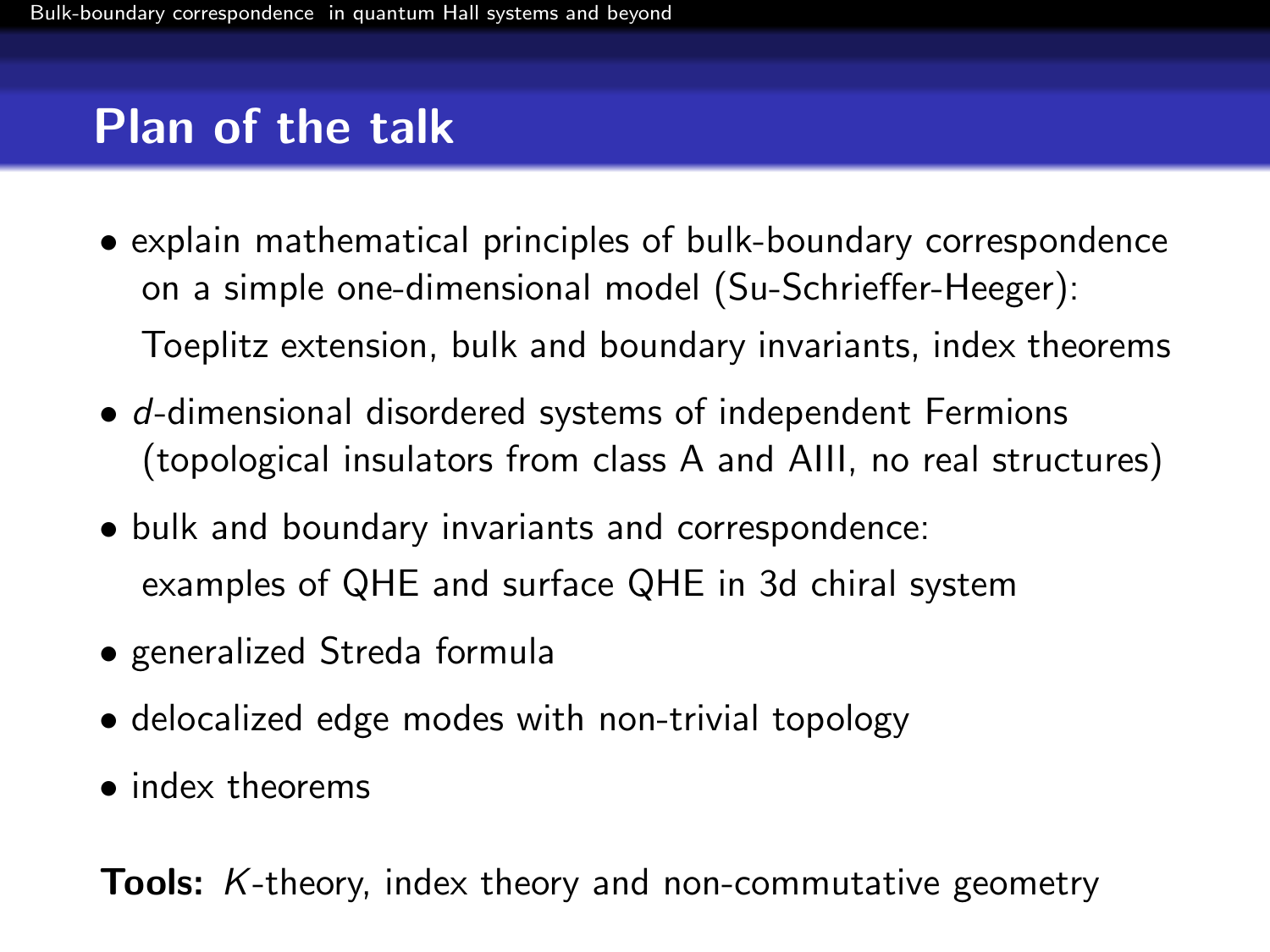## Start with concrete model in dimension  $d=1$

Su-Schrieffer-Heeger (1980, conducting polyacetelyn polymer)

$$
H = \frac{1}{2}(\sigma_1 + i\sigma_2) \otimes S + \frac{1}{2}(\sigma_1 - i\sigma_2) \otimes S^* + m\sigma_2 \otimes \mathbf{1}
$$

where  $S$  bilateral shift on  $\ell^2(\mathbb{Z}),\ m\in \mathbb{R}$  mass and Pauli matrices. In their grading

$$
H = \begin{pmatrix} 0 & S - im \\ S^* + im & 0 \end{pmatrix} \quad \text{on } \ell^2(\mathbb{Z}) \otimes \mathbb{C}^2
$$

Off-diagonal  $\cong$  chiral symmetry  $\sigma_3^* H \sigma_3 = -H$ . In Fourier space:

$$
H = \int^{\oplus} dk \, H_k \qquad H_k = \begin{pmatrix} 0 & e^{-ik} - im \\ e^{ik} + im & 0 \end{pmatrix}
$$

Topological invariant for  $m \neq -1, 1$ 

$$
\text{Wind}(k \mapsto e^{ik} + im) = \delta(m \in (-1, 1))
$$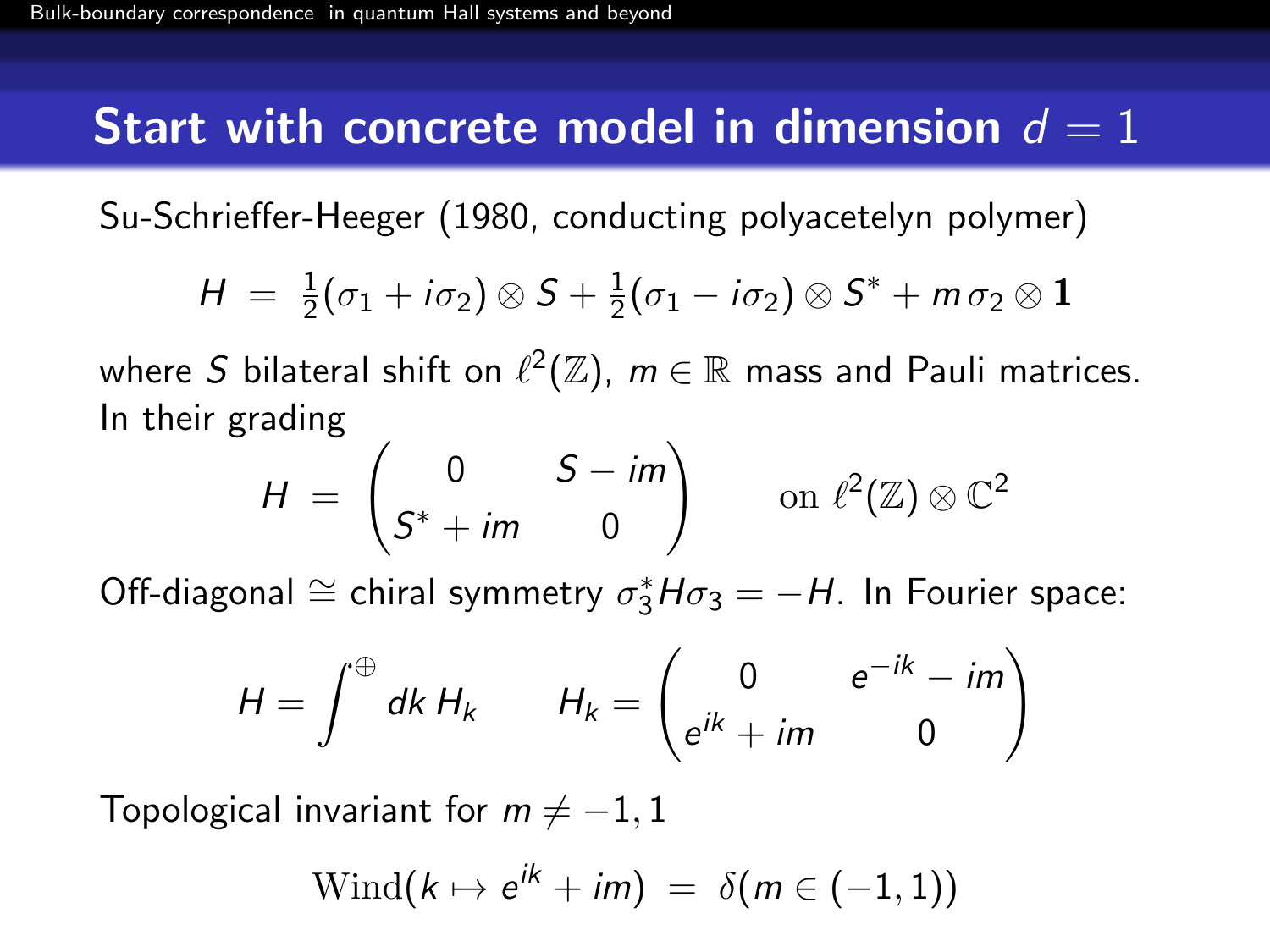## Chiral bound states

Half-space Hamiltonian

$$
\widehat{H} = \begin{pmatrix} 0 & \widehat{S} - im \\ \widehat{S}^* + im & 0 \end{pmatrix} \quad \text{on } \ell^2(\mathbb{N}) \otimes \mathbb{C}^2
$$

where  $\widehat{S}$  unilateral right shift on  $\ell^2(\mathbb{N})$ Still chiral symmetry  $\sigma_3^* \hat{H} \sigma_3 = -\hat{H}$ 

If  $m=0$ , simple bound state at  $E=0$  with eigenvector  $\psi_0 = \binom{|0\rangle}{0}$  $\binom{0}{0}$ . Perturbations, e.g. in m, cannot move or lift this bound state  $\psi_m!$ Positive chirality conserved:  $\sigma_3\psi_m = \psi_m$ 

#### Theorem (Basic bulk-boundary correspondence)

If  $\widehat{P}$  projection on bound states of  $\widehat{H}$ , then

 $\text{Wind}(k \mapsto e^{ik} + im) = \text{Tr}(\widehat{P}\sigma_3)$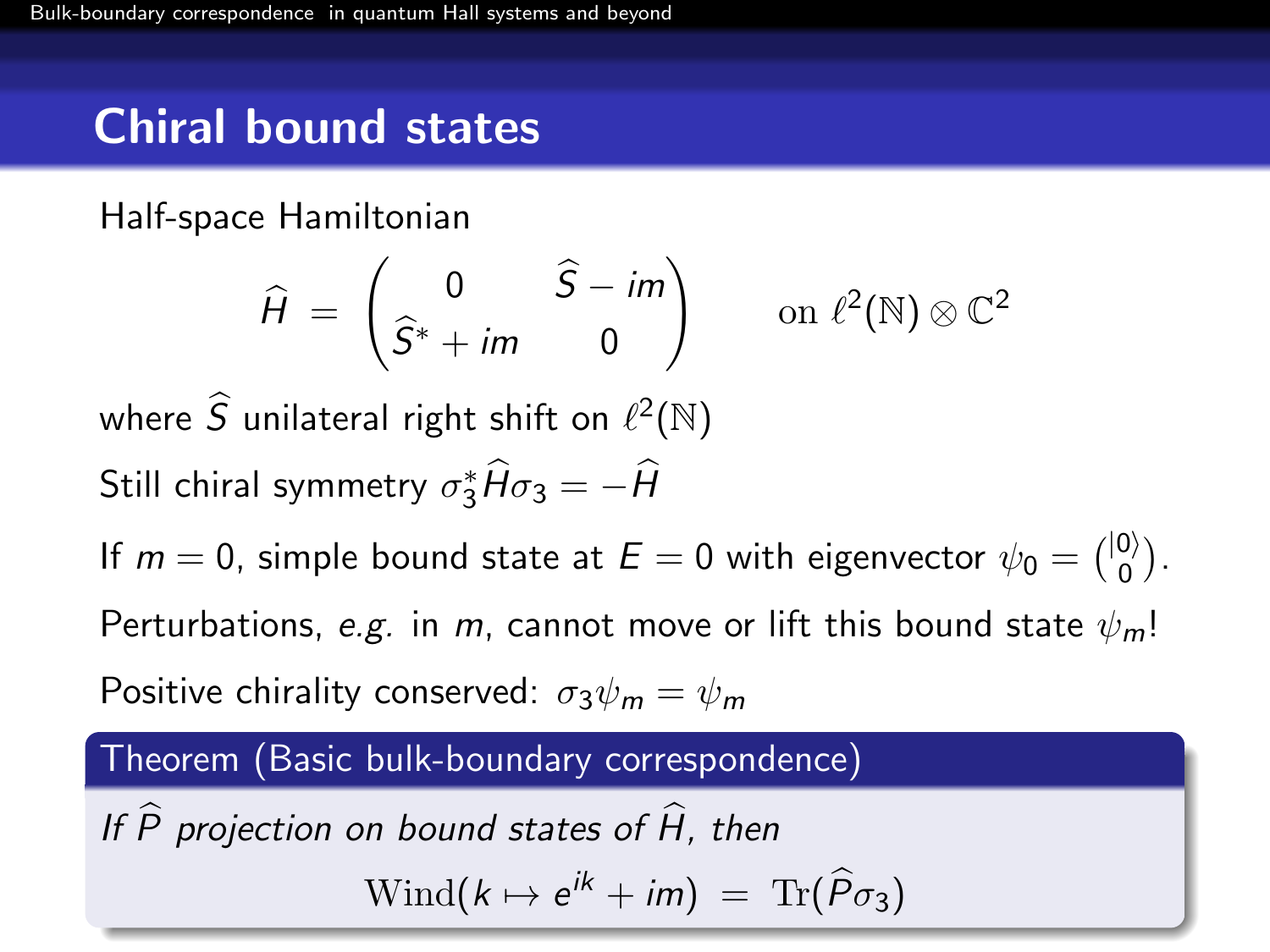### Disordered model

Add i.i.d. random mass term  $\omega = (m_n)_{n \in \mathbb{Z}}$ :

$$
H_{\omega} = H + \sum_{n \in \mathbb{Z}} m_n \sigma_2 \otimes |n\rangle\langle n|
$$

Still chiral symmetry  $\sigma_3^* H_\omega \sigma_3 = -H_\omega$  so

$$
H_{\omega} = \begin{pmatrix} 0 & A_{\omega}^* \\ A_{\omega} & 0 \end{pmatrix}
$$

Bulk gap at  $E = 0 \Longrightarrow A_{\omega}$  invertible

Non-commutative winding number, also called first Chern number:

$$
Wind = Ch_1(A) = i \mathbf{E}_{\omega} \operatorname{Tr} \langle 0 | A_{\omega}^{-1} i[X, A_{\omega}] | 0 \rangle
$$

where  $\mathbf{E}_{\omega}$  is average over probability measure  $\mathbb{P}$  on i.i.d. masses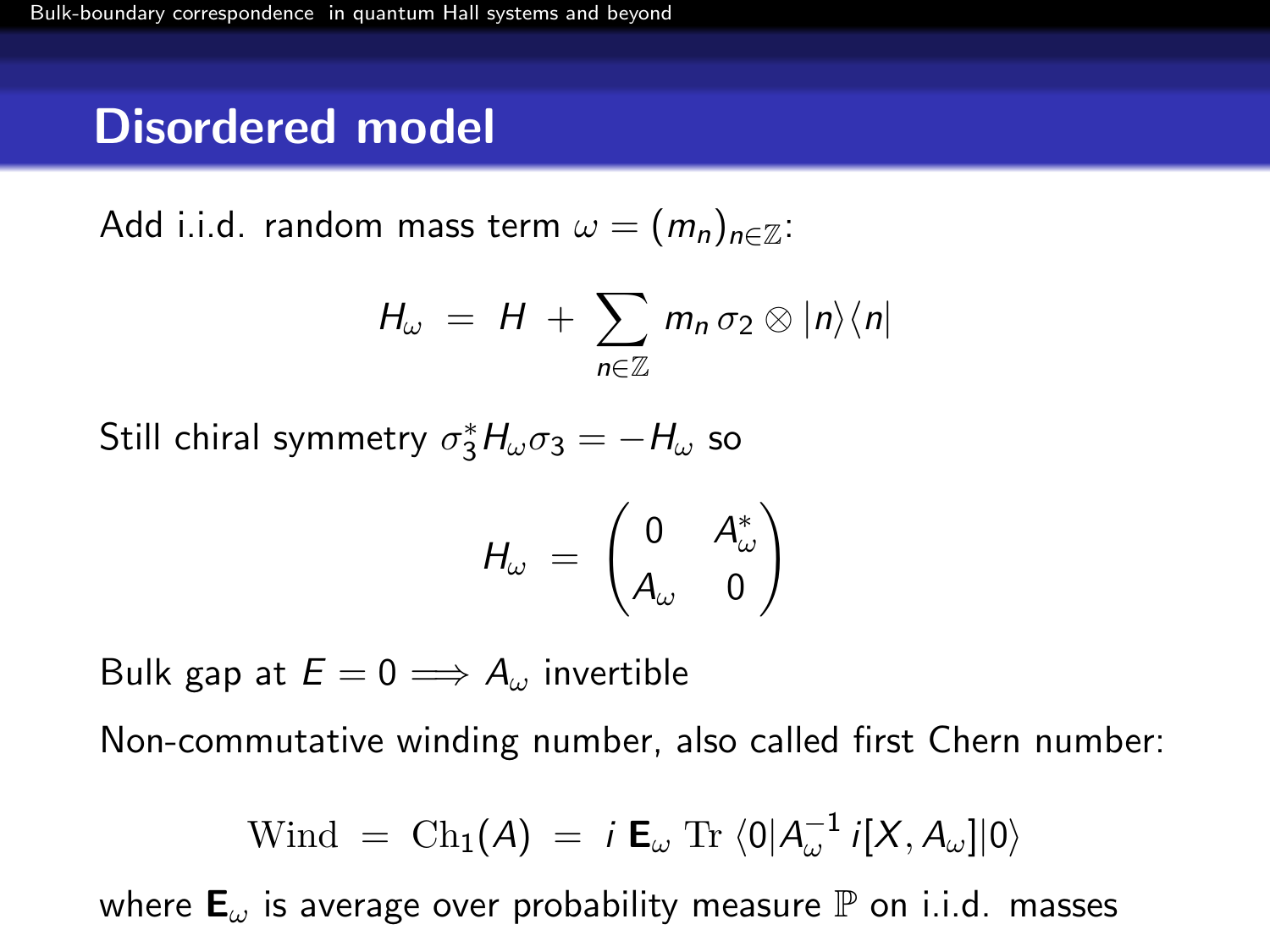### Index theorem and bulk-boundary correspondence

Theorem (Disordered Noether-Gohberg-Krein Theorem)

If  $\Pi$  is Hardy projection on positive half-space, then  $\mathbb P$ -almost surely

$$
W\text{ind} = \text{Ch}_1(A) = -\text{Ind}(\Pi A_{\omega} \Pi)
$$

For periodic model as above,  $A_\omega=e^{ik}\in\mathcal{C}(\mathbb{S}^1)$ 

Fredholm operator  $\Pi A_{\omega} \Pi$  is then standard Toeplitz operator

Theorem (Disoreded bulk-boundary correspondence)

If 
$$
\hat{P}_{\omega}
$$
 projection on bound states of  $\hat{H}_{\omega}$ , then  
Wind =  $\text{Ch}_1(A) = \text{Ch}_0(\hat{P}_{\omega}) = \text{Tr}(\hat{P}_{\omega}\sigma_3)$ 

Structural robust result:

holds for chiral Hamiltonians with larger fiber, other disorder, etc.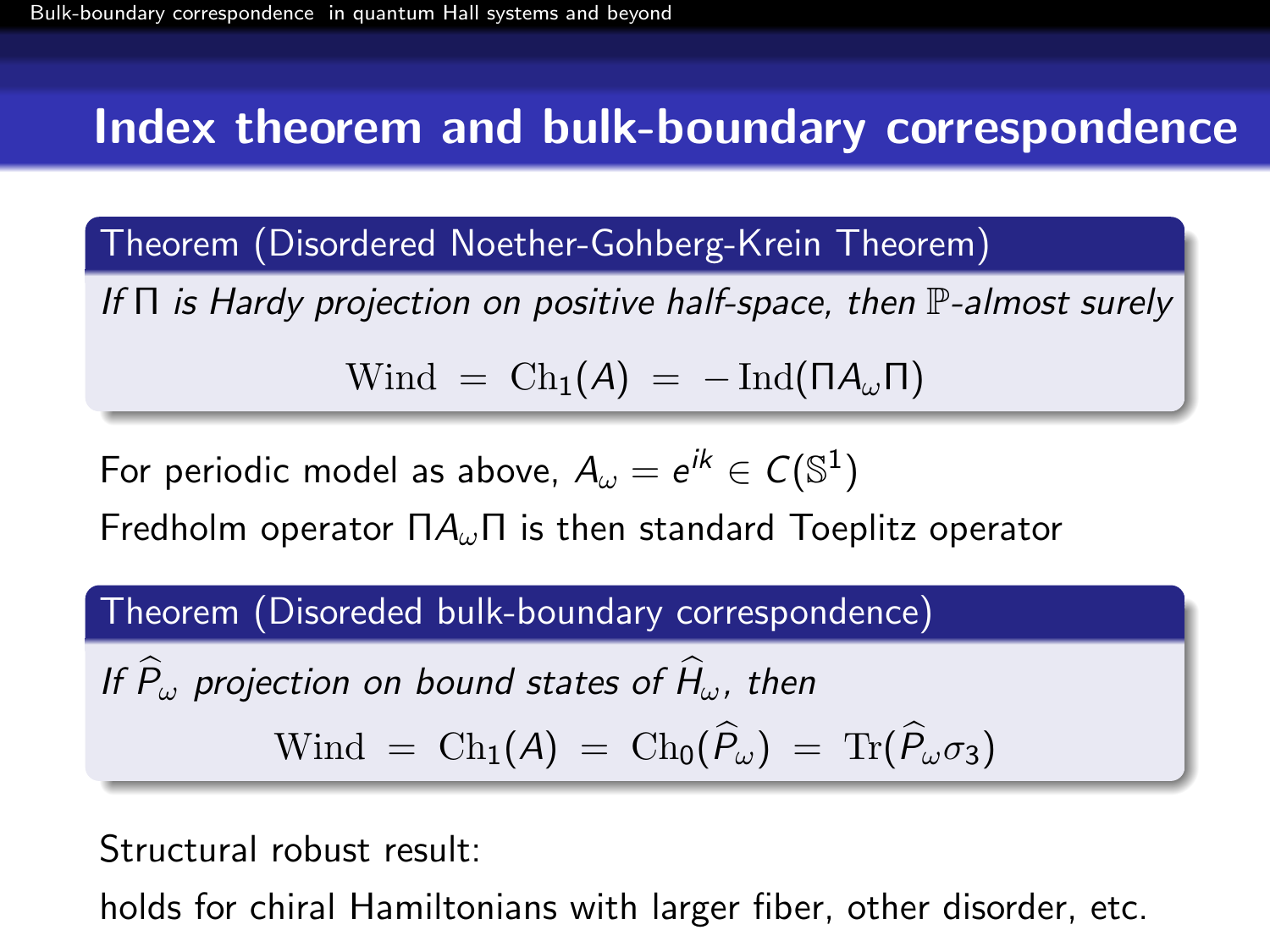### Structure: Toeplitz extension (no disorder)

S bilateral shift on  $\ell^2(\mathbb{Z})$ , then  $\mathsf{C}^*(S) \cong \mathsf{C}(\mathbb{S}^1)$ 

 $\widehat{S}$  unilateral shift on  $\ell^2(\mathbb{N})$ , only partial isometry with a defect:

$$
\widehat{S}^*\widehat{S} = \mathbf{1} \qquad \widehat{S}\widehat{S}^* = \mathbf{1} - |0\rangle\langle 0|
$$

Then  $\mathsf{C}^*(\widehat{\mathsf{S}}) = \mathcal{T}$  Toeplitz algebra with exact sequence:

$$
0\longrightarrow {\cal K}\longrightarrow {\cal T}\longrightarrow {\cal C}(\mathbb{S}^1)\longrightarrow 0
$$

K-groups for any C<sup>\*</sup>-algebra  $A$  (only rough definition):

 $K_0(\mathcal{A}) = \{ [P] - [Q] : \text{projections in some } M_n(\mathcal{A}) \}$  $K_1(\mathcal{A}) = \{ [U] : \text{unitary in some } M_n(\mathcal{A}) \}$ 

Abelian group operation: Whitney sum

Example:  $K_0(\mathbb{C}) = \mathbb{Z} = K_0(\mathcal{K})$  with invariant dim(P)

Example:  $K_1(\mathcal{C}(\mathbb{S}^1)) = \mathbb{Z}$  with invariant given by winding number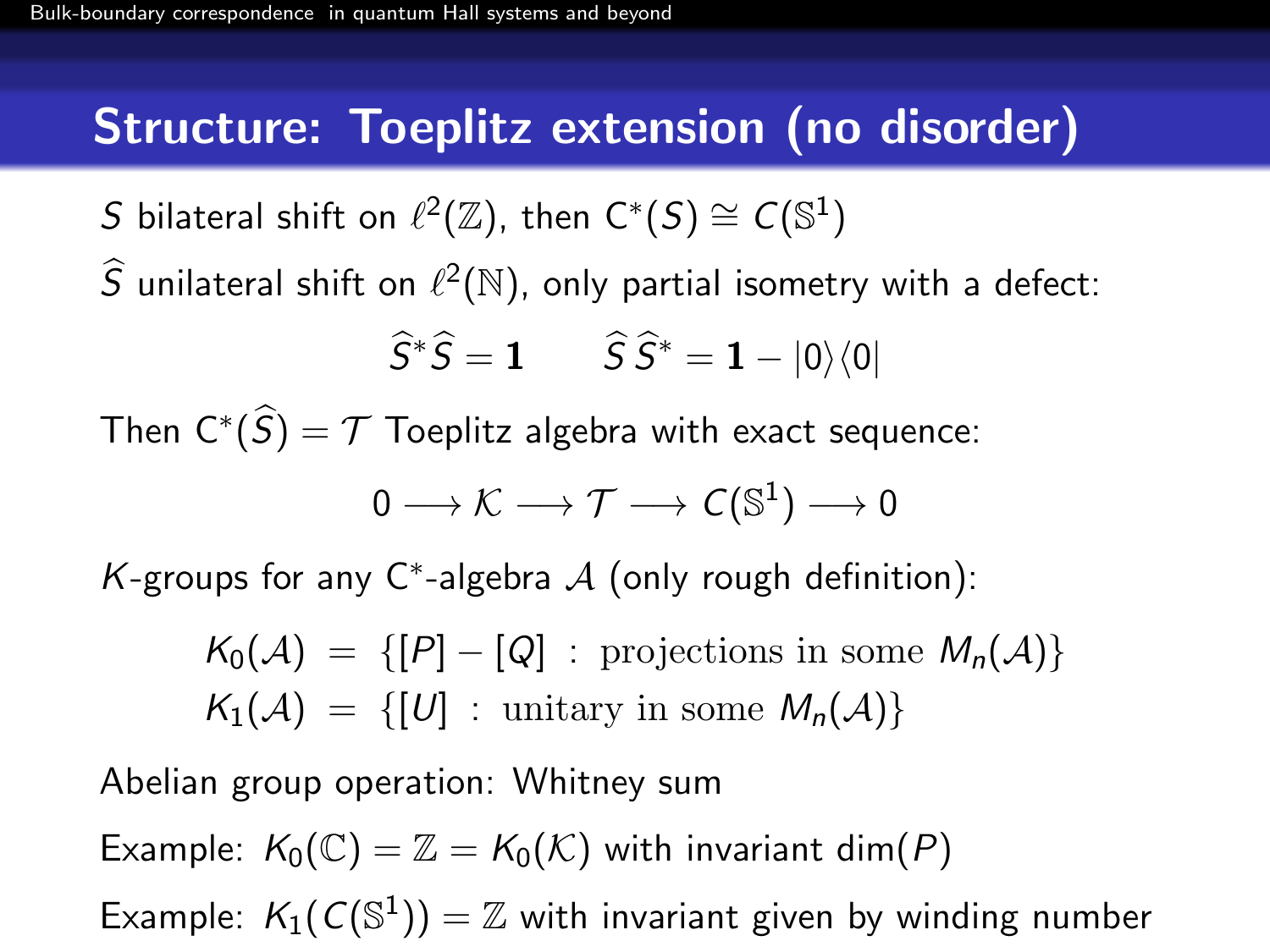#### 6-term exact sequence for Toeplitz extension

 $\mathsf{C}^*$ -algebra short exact sequence  $\Longrightarrow$  K-theory 6-term sequence

$$
\mathcal{K}_0(\mathcal{K}) = \mathbb{Z} \qquad \longrightarrow \qquad \mathcal{K}_0(\mathcal{T}) = \mathbb{Z} \qquad \longrightarrow \qquad \mathcal{K}_0(\mathcal{C}(\mathbb{S}^1)) = \mathbb{Z}
$$

$$
\begin{array}{ccc}\n\text{Ind} & \uparrow & & \downarrow & \text{Exp}\n\end{array}
$$

$$
K_1(C(\mathbb{S}^1)) = \mathbb{Z} \leftarrow K_1(\mathcal{T}) = 0 \leftarrow K_1(\mathcal{K}) = 0
$$
  
Here:  $[A]_1 \in K_1(C(\mathbb{S}^1))$  and  $[\hat{P}\sigma_3]_0 = [\hat{P}_+]_0 - [\hat{P}_-]_0 \in K_0(\mathcal{K})$   
 $Ind([A]_1) = [\hat{P}_+]_0 - [\hat{P}_-]_0$  (bulk-boundary for K-theory)  
 $Ch_0(Ind(A)) = Ch_1(A)$  (bulk-boundary for invariants)

Disordered case: analogous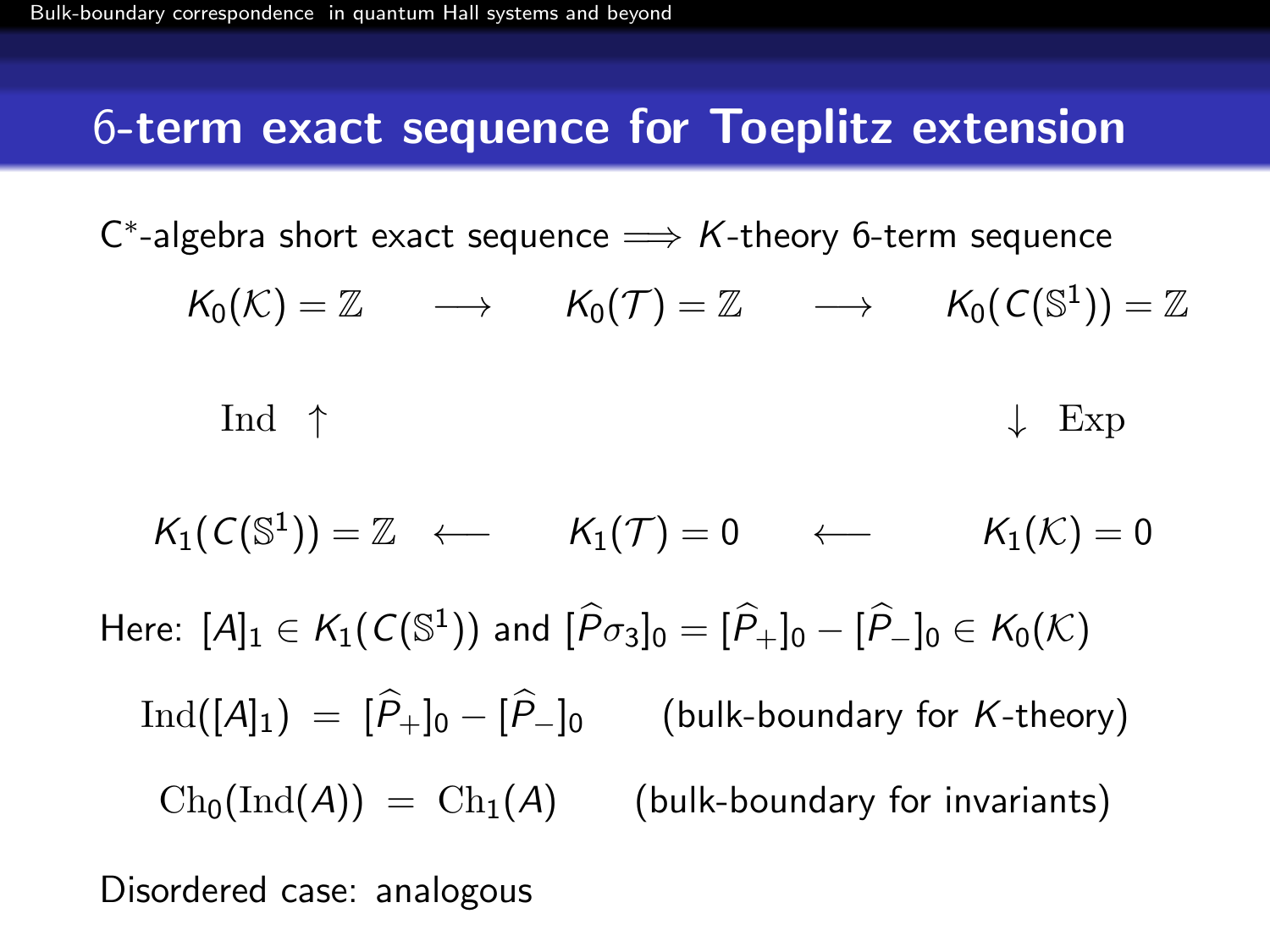### Tight-binding toy models in dimension  $d$

One-particle Hilbert space  $\ell^2({\mathbb Z}^d)\otimes {\mathbb C}^L$ Fiber  $\mathbb{C}^{L}=\mathbb{C}^{2s+1}\otimes \mathbb{C}^r$  with spin s and r internal degrees e.g.  $\mathbb{C}^{r}=\mathbb{C}_{\textrm{\tiny ph}}^{2}\otimes\mathbb{C}_{\textrm{\tiny sl}}^{2}$  particle-hole space and sublattice space Typical Hamiltonian

$$
H_{\omega} = \Delta^{B} + W_{\omega} = \sum_{i=1}^{d} (t_{i}^{*} S_{i}^{B} + t_{i} (S_{i}^{B})^{*}) + W_{\omega}
$$

Magnetic translations  $S_j^B S_i^B = e^{iB_{i,j}} S_i^B S_j^B$  in Laudau gauge:

$$
\mathcal{S}^{\mathcal{B}}_1 = \mathcal{S}_1 \qquad \mathcal{S}^{\mathcal{B}}_2 = e^{i\mathcal{B}_{1,2}\mathcal{X}_1} \mathcal{S}_2 \qquad \mathcal{S}^{\mathcal{B}}_3 = e^{i\mathcal{B}_{1,3}\mathcal{X}_1 + i\mathcal{B}_{2,3}\mathcal{X}_2} \mathcal{S}_3
$$

 $t_i$  matrices  $L \times L$ , e.g. spin orbit coupling, (anti)particle creation matrix potential  $\mathcal{W}_\omega = \mathcal{W}_\omega^* = \sum_{n \in \mathbb{Z}^d} ~|n\rangle \omega_n \langle n|$  with matrices  $\omega_n$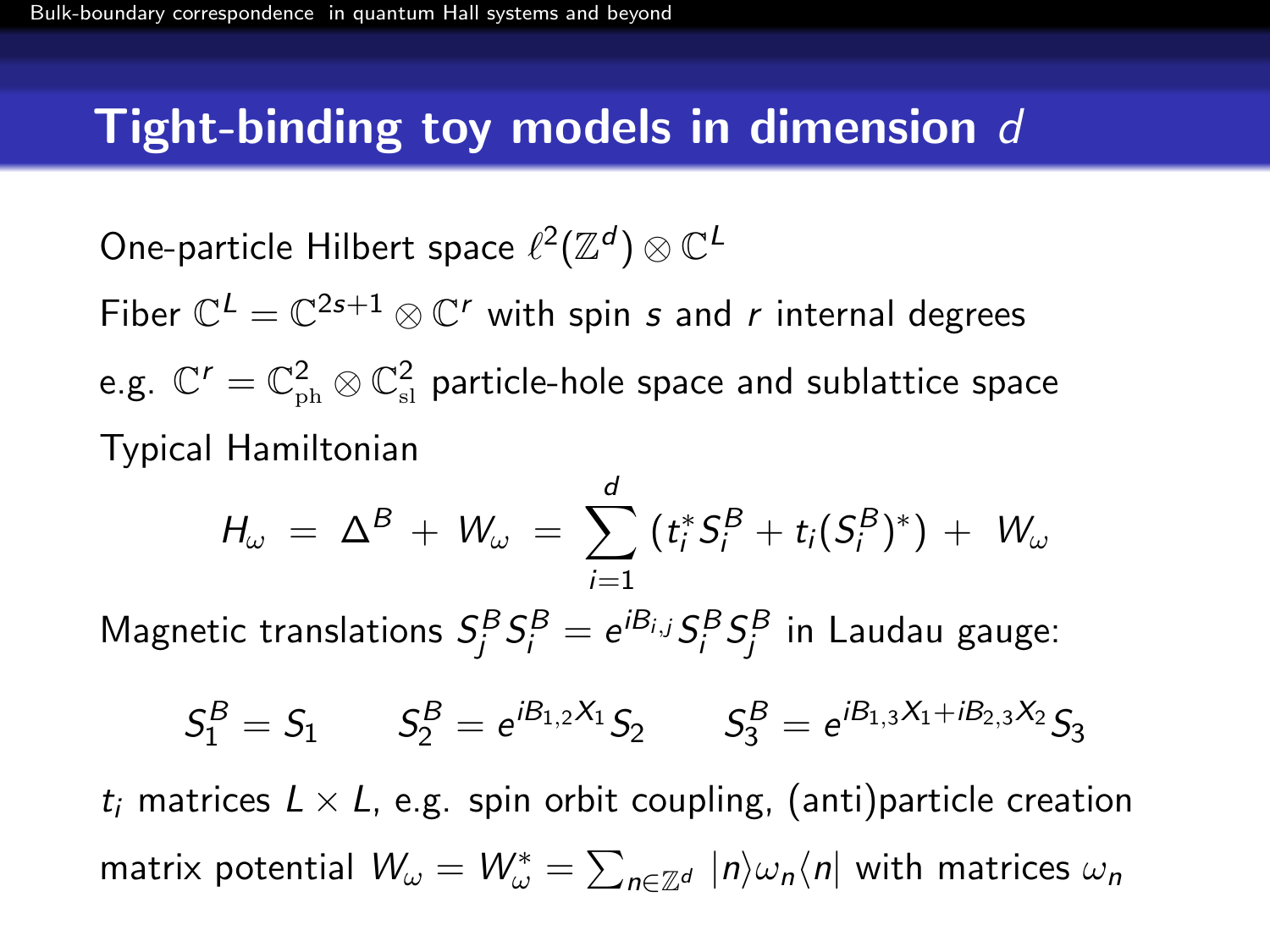## Observable algebra

Configurations  $\omega = (\omega_n)_{n \in \mathbb{Z}^d} \in \Omega$  compact probability space  $(\Omega, \mathbb{P})$  ${\mathbb P}$  invariant and ergodic w.r.t.  $\mathcal{T}:\mathbb Z^d \times \Omega \to \Omega$ 

Covariance w.r.t. to dual magnetic translations  $\mathcal{V}_a S^B_j = S^B_j \mathcal{V}_a$ 

$$
V_a H_{\omega} V_a^* = H_{T_a \omega} \qquad a \in \mathbb{Z}^d
$$

 $\|A\| = \sup_\omega \|A_\omega\|$  is C $^*$ -norm on

 $\mathcal{A}_d = \ \mathrm{C}^* \left\{ A = (A_\omega)_{\omega \in \Omega} \ \text{finite range covariant operators} \right\}$  $\cong$  twisted crossed product  $C(Ω) \rtimes_B \mathbb{Z}^d$ 

Fact: Suppose Ω contractible  $\implies$  rotation algebra  $\mathsf{C}^*(\mathsf{S}_{\!j}^B)$  is deformation retract of  $\mathcal{A}_{\sf d}$ **In particular:**  $K$ -groups of  $\mathsf{C}^*(S^B_j)$  and  $\mathcal{A}_d$  coincide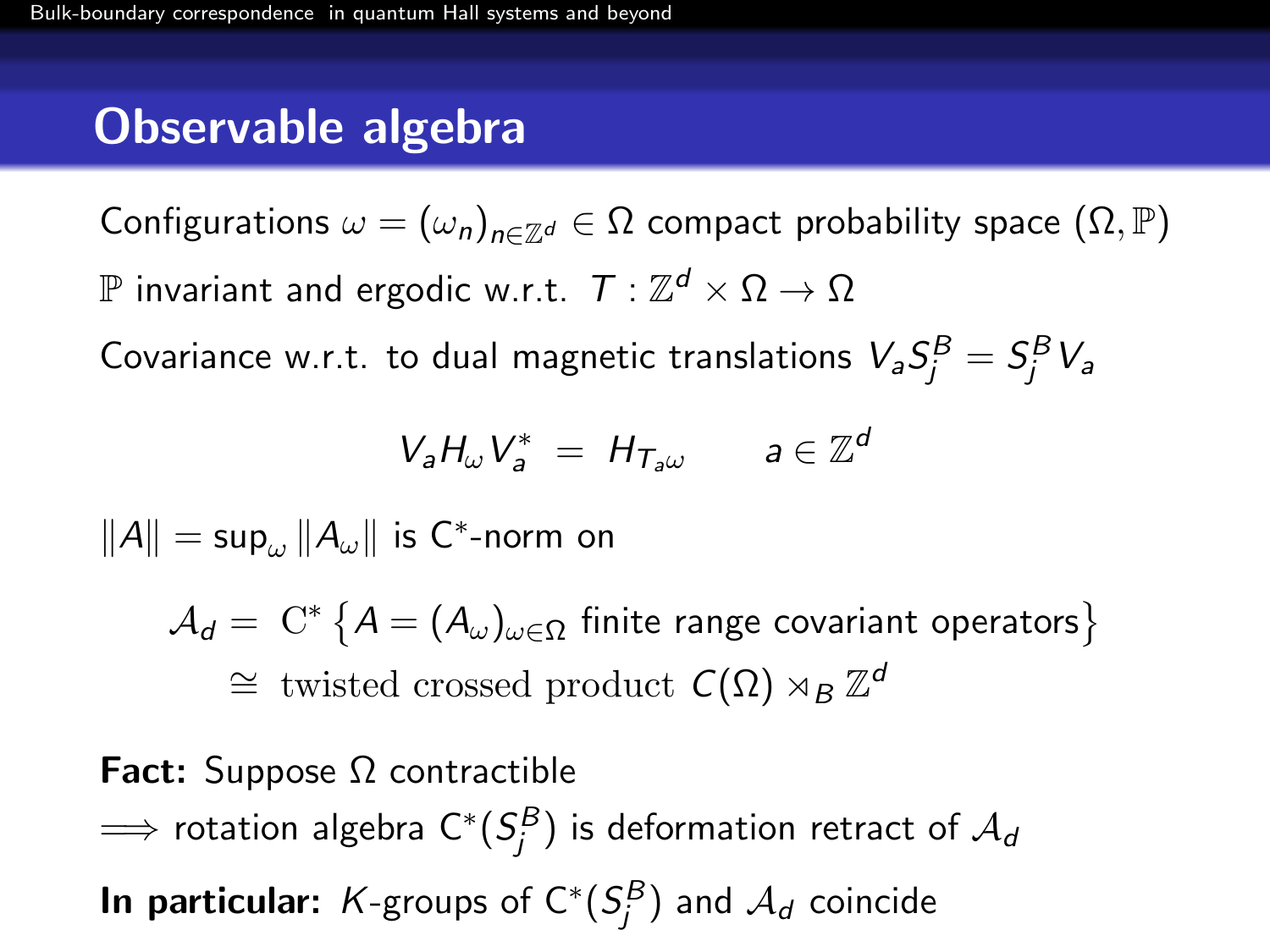# Pimsner-Voiculescu (1980)

#### Theorem

$$
\mathcal{K}(\mathcal{A}_d)=\mathcal{K}_0(\mathcal{A}_d)\oplus\mathcal{K}_1(\mathcal{A}_d)=\mathbb{Z}^{2^{d-1}}\oplus\mathbb{Z}^{2^{d-1}}=\mathbb{Z}^{2^d}
$$

Explicit generators  $[G_I]$  of K-groups labelled by  $I \subset \{1,\ldots,d\}$ Top generator  $I = \{1, ..., d\}$  identified with  $K_j(C(\mathbb{S}^d)) = \mathbb{Z}$ **Example**  $G_{\{1,2\}}$  Powers-Rieffel projection and Bott projection In general, any projection  $P \in M_n(\mathcal{A}_d)$  can be decomposed as

$$
[P] = \sum_{I \subset \{1,\dots,d\}} n_I [G_I] \qquad n_I \in \mathbb{Z}, |I| \text{ even}
$$

Invariants  $n_l$ , top invariant  $n_{\{1,\ldots,d\}} \in \mathbb{Z}$  called strong, others weak **Questions:** calculate  $n_1 = c_1 Ch_1(P)$ , physical significance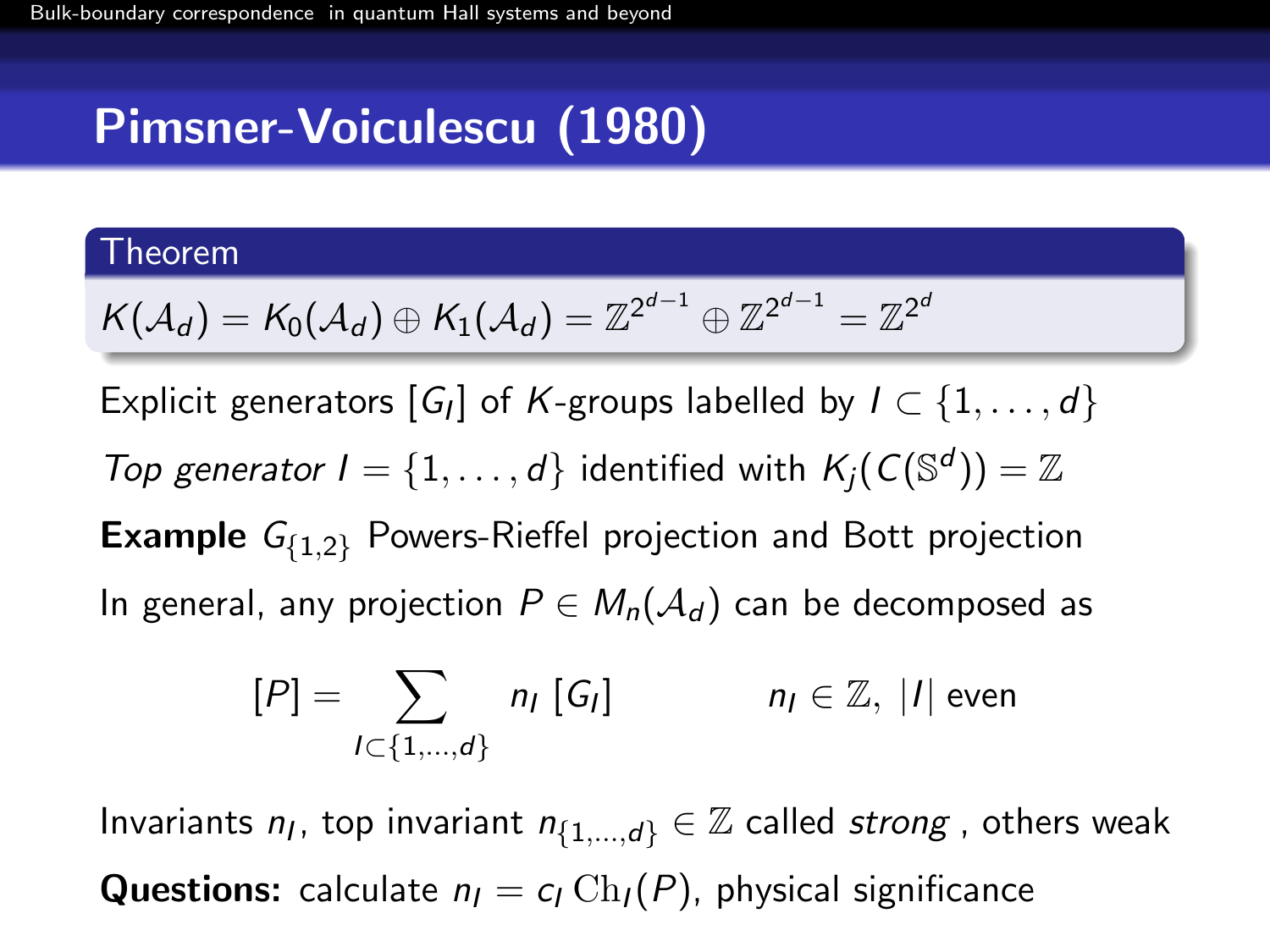## K-group elements of physical interest

Fermi level  $\mu \in \mathbb{R}$  in spectral or mobility gap of  $H_{\omega}$ 

 $P_{\omega} = \chi(H_{\omega} \leq \mu)$  covariant Fermi projection

**Hence:**  $P = (P_{\omega})_{\omega \in \Omega} \in \mathcal{A}_d$  fixes element in  $K_0(\mathcal{A}_d)$  (if gapped)

If chiral symmetry present: Fermi invertible (or unitary)

$$
H_{\omega} = -J^*H_{\omega}J = \begin{pmatrix} 0 & A_{\omega} \\ A_{\omega}^* & 0 \end{pmatrix} \qquad J = \begin{pmatrix} 1 & 0 \\ 0 & -1 \end{pmatrix}
$$

If  $\mu = 0$  in gap,  $A = (A_{\omega})_{\omega \in \Omega} \in \mathcal{A}_d$  invertible and  $[A]_1 \in \mathcal{K}_1(\mathcal{A}_d)$ 

Remark Sufficient to have an approximate chiral symmetry

$$
H_{\omega} = \begin{pmatrix} B_{\omega} & A_{\omega} \\ A_{\omega}^* & C_{\omega} \end{pmatrix}
$$

with invertible  $A_{\omega}$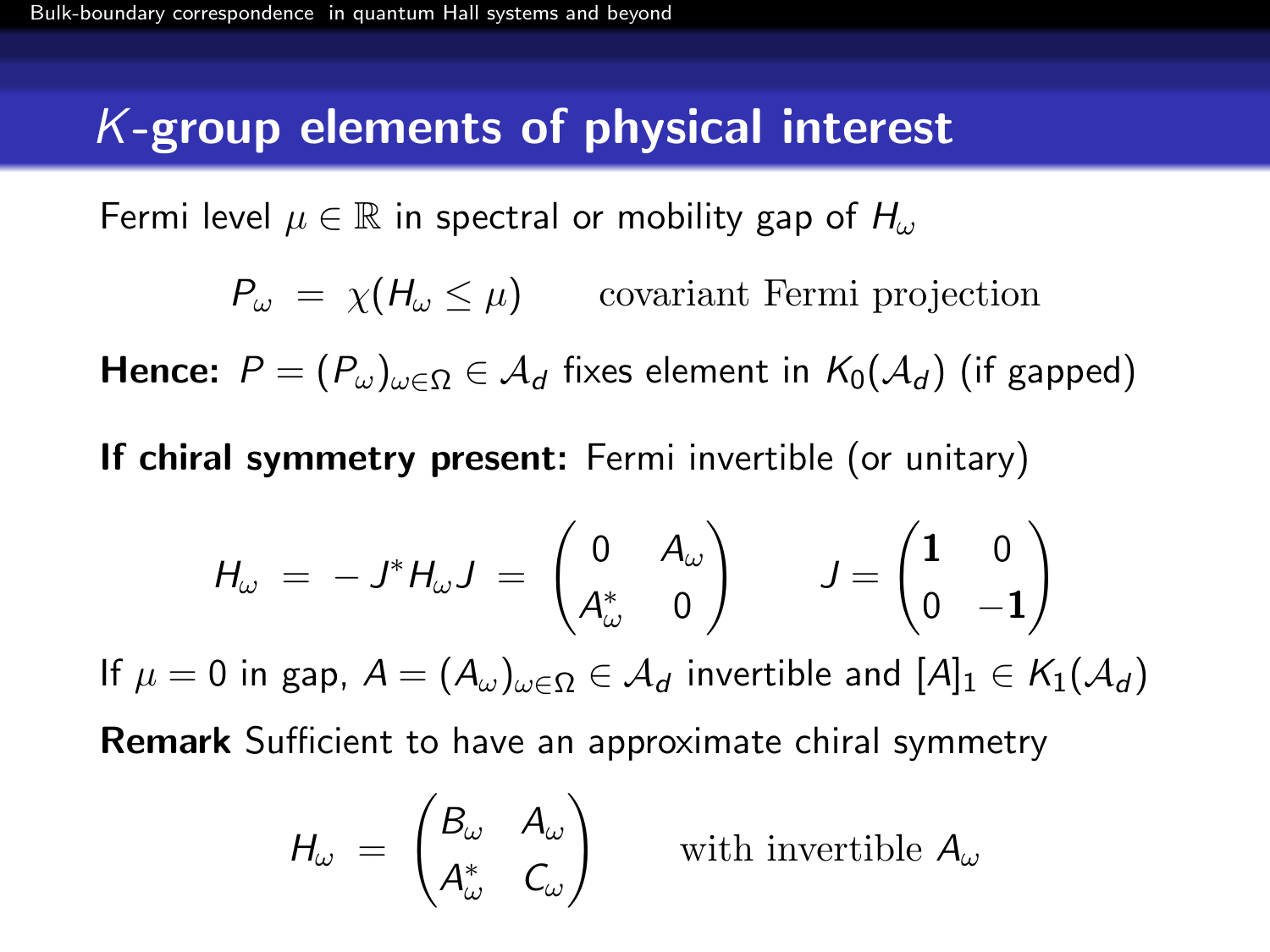### Definition of topological invariants

For invertible  $A \in \mathcal{A}_d$  and odd |I|, with  $\rho : \{1, \ldots, |I|\} \rightarrow I$ :

$$
Ch_I(A) = \frac{i(i\pi)^{\frac{|I|-1}{2}}}{|I|!!} \sum_{\rho \in S_I} (-1)^{\rho} \mathcal{T}\left(\prod_{j=1}^{|I|} A^{-1} \nabla_{\rho_j} A\right) \in \mathbb{R}
$$

where  $\mathcal{T}(A)=\mathsf{E}_{\mathbb{P}}\text{ Tr}_{L}\braket{0|A_{\omega}|0}$  and  $\nabla_{j}A_{\omega}=i[X_{j},A_{\omega}]$ For even |I| and projection  $P \in \mathcal{A}_{d}$ :

$$
\mathrm{Ch}_I(P) \;=\; \frac{(2i\pi)^{\frac{|I|}{2}}}{\frac{|I|}{2}!} \; \sum_{\rho \in S_I} (-1)^\rho \, \mathcal{T} \left(P \prod_{j=1}^{|I|} \nabla_{\rho_j} P \right) \;\in\; \mathbb{R}
$$

#### Theorem (Connes 1985)

 $\mathrm{Ch}_{I}(A)$  and  $\mathrm{Ch}_{I}(P)$  homotopy invariants; pairings with  $K(\mathcal{A}_{d})$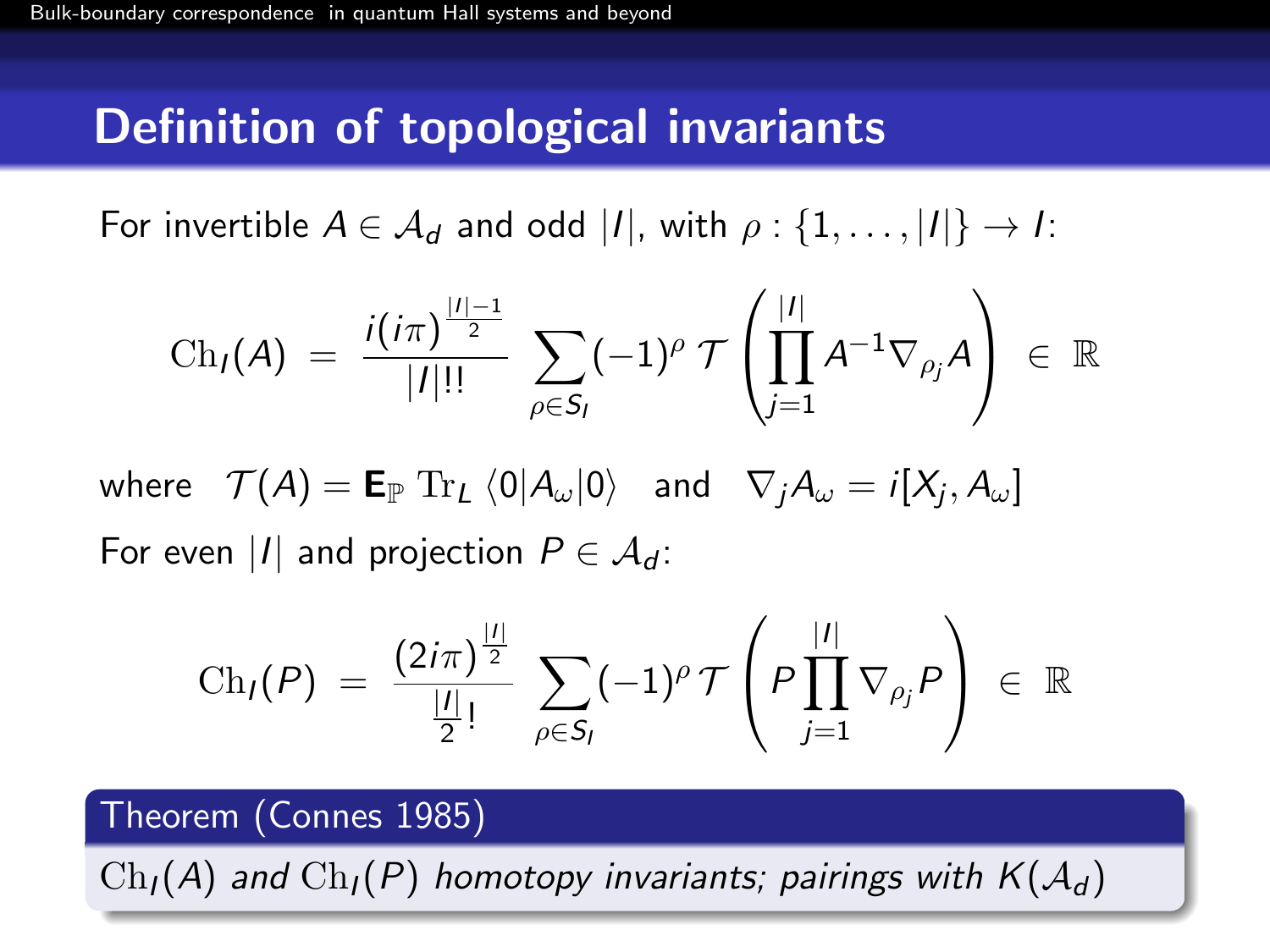## Bulk-boundary via Toeplitz extension

$$
0 \rightarrow \begin{array}{ccc} \text{edge} & \text{half-space} & \text{bulk} \\ 0 & \rightarrow & \mathcal{E}_d & \rightarrow & \mathcal{T}(\mathcal{A}_d) & \rightarrow & \mathcal{A}_d & \rightarrow & 0 \end{array}
$$

Moreover:  $\mathcal{E}_d \cong \mathcal{A}_{d-1} \otimes \mathcal{K}(\ell^2(\mathbb{N}))$  so  $\mathrm{Ch}_I$  same with extra trace

$$
K_0(\mathcal{A}_{d-1}) \longrightarrow K_0(\mathcal{T}(\mathcal{A}_d)) \longrightarrow K_0(\mathcal{A}_d)
$$

$$
\begin{array}{ccc}\n\text{Ind} & \uparrow & & \downarrow & \text{Exp}\n\end{array}
$$

$$
K_1(\mathcal{A}_d) \quad \longleftarrow \quad K_1(\mathcal{T}(\mathcal{A}_d)) \quad \longleftarrow \quad K_1(\mathcal{A}_{d-1})
$$

#### Theorem

 $\mathrm{Ch}_{I\cup\{d\}}(\mathcal{A})\;=\; \mathrm{Ch}_I(\mathrm{Ind}(\mathcal{A}))\qquad |I| \;\mathrm{even}\;,\; [\mathcal{A}]\in \mathcal{K}_1(\mathcal{A}_d)$  $\mathrm{Ch}_{I\cup\{d\}}(P) = \mathrm{Ch}_I(\mathrm{Exp}(P))$  $|I|$  odd ,  $[P] \in K_0(\mathcal{A}_d)$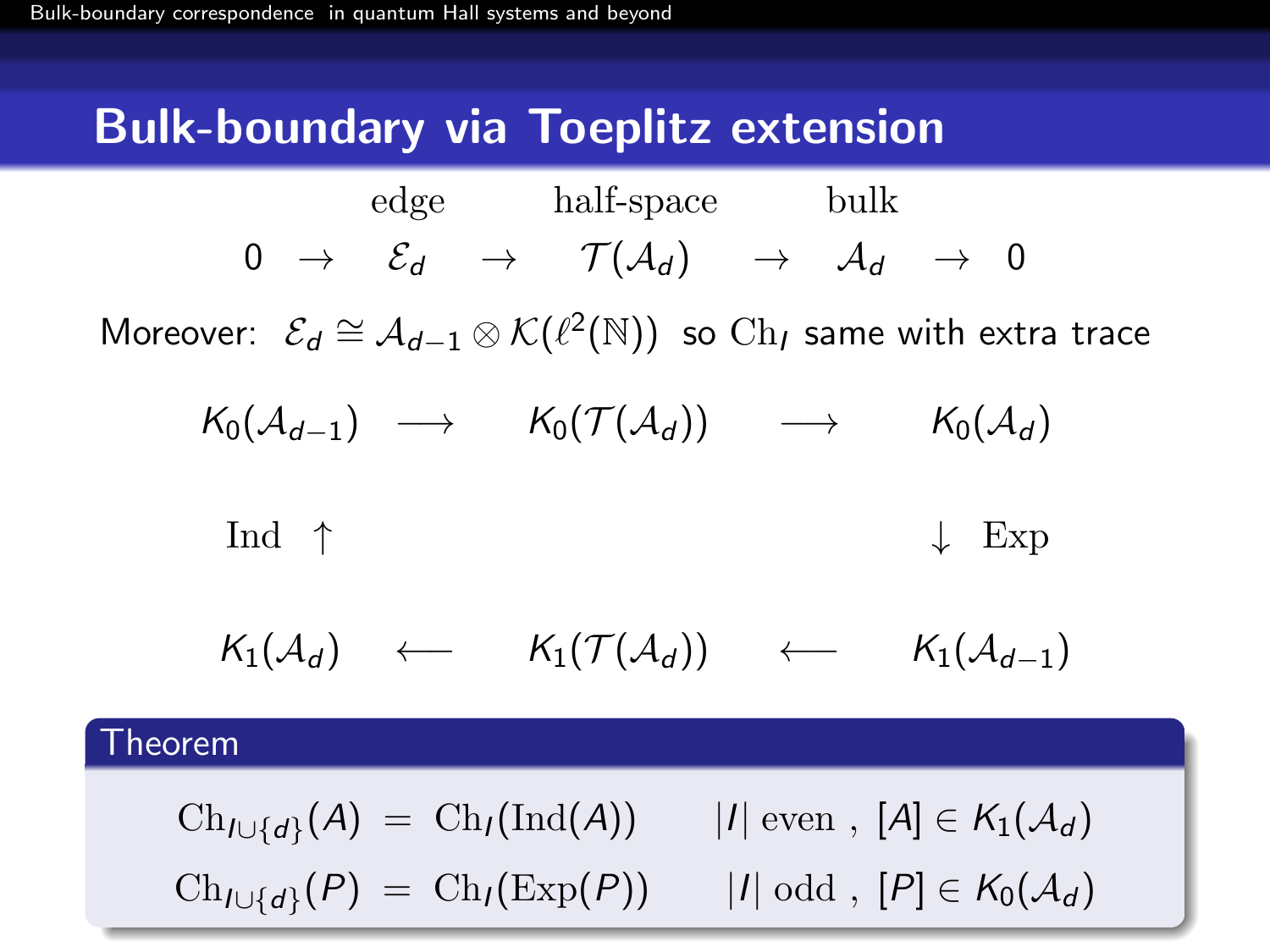## Physical implication in  $d = 2$ : QHE

P Fermi projection below a bulk gap  $\Delta \subset \mathbb{R}$ . Kubo formula:

Hall conductance  $=$  Ch<sub>{1,2}</sub> $(P)$ 

Bulk-boundary:

$$
\operatorname{Ch}_{\{1,2\}}(P) = \operatorname{Ch}_{\{1\}}(\operatorname{Exp}(P)) = \operatorname{Wind}(\operatorname{Exp}(P))
$$
  
With continuous  $g(E) = 1$  for  $E < \Delta$  and  $g(E) = 0$  for  $E > \Delta$ :  

$$
\operatorname{Exp}(P) = \exp(-2\pi i g(\widehat{H}))
$$

Theorem (Quantization of boundary currents)

$$
\mathrm{Ch}_{\{1,2\}}(P) \;=\; \mathbb{E} \sum_{n_2 \geq 0} \langle 0, n_2 | g'(\widehat{H}) i[X_2, \widehat{H}] | 0, n_2 \rangle
$$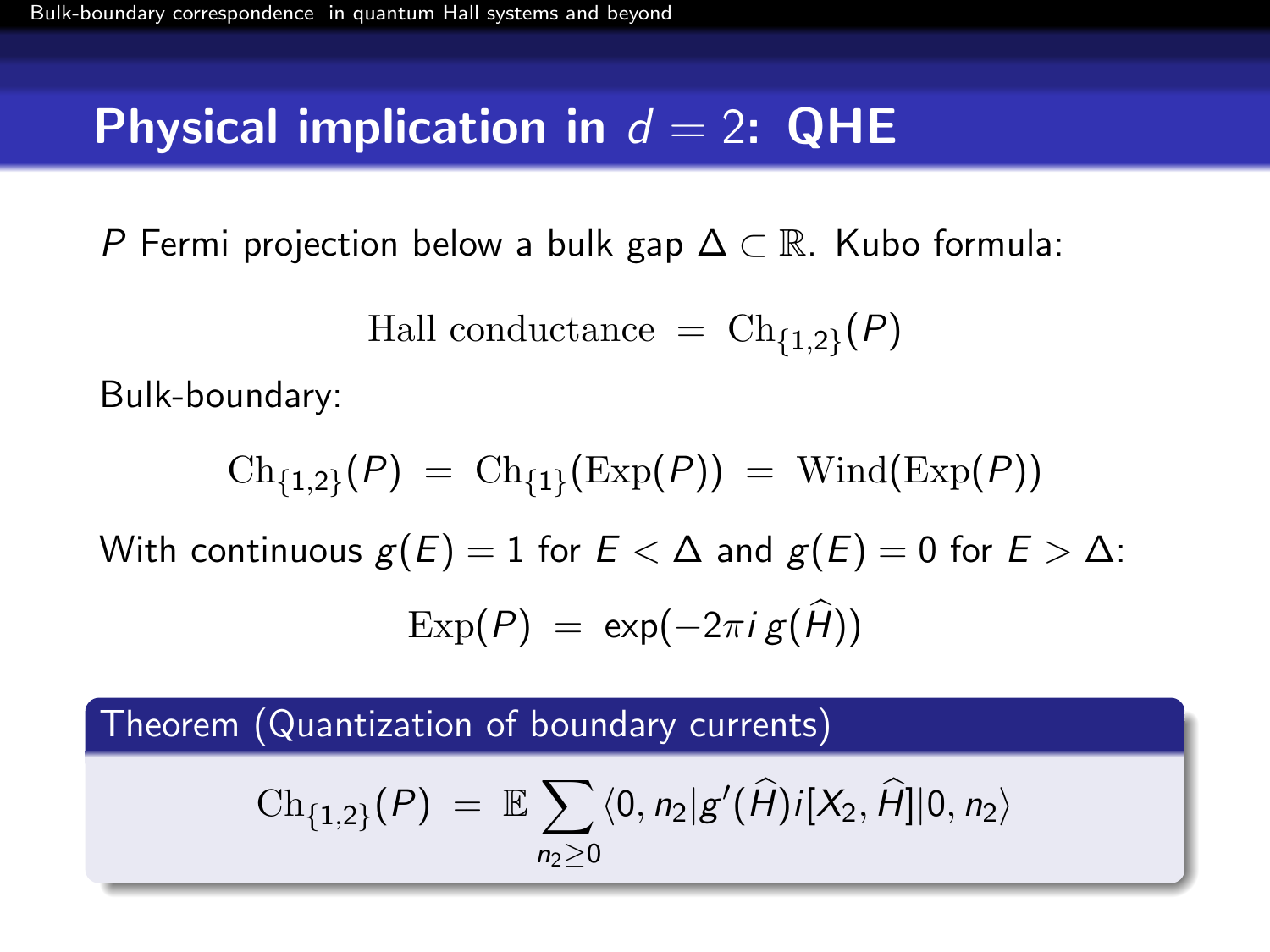## Chiral system in  $d = 3$ : anomalous surface QHE

Chiral Fermi projection P (off-diagonal)  $\implies$  Fermi unitary A

$$
\mathrm{Ch}_{\{1,2,3\}}(A) \;=\; \mathrm{Ch}_{\{1,2\}}(\mathrm{Ind}(A))
$$

Magnetic field perpendicular to surface opens gap in surface spec. With  $\widehat{P} = \widehat{P}_+ + \widehat{P}_-$  projection on central surface band, as in SSH:  $\text{Ind}(A) = [\hat{P}_+] - [\hat{P}_-]$ 

#### Theorem

Suppose either  $\hat{P}_+ = 0$  or  $\hat{P}_- = 0$  (conjectured to hold). Then:  $\operatorname{Ch}_{\{1,2,3\}}(A)\neq 0 \Longrightarrow$  surface QHE, Hall cond. imposed by bulk

Experiment? No chiral topological material known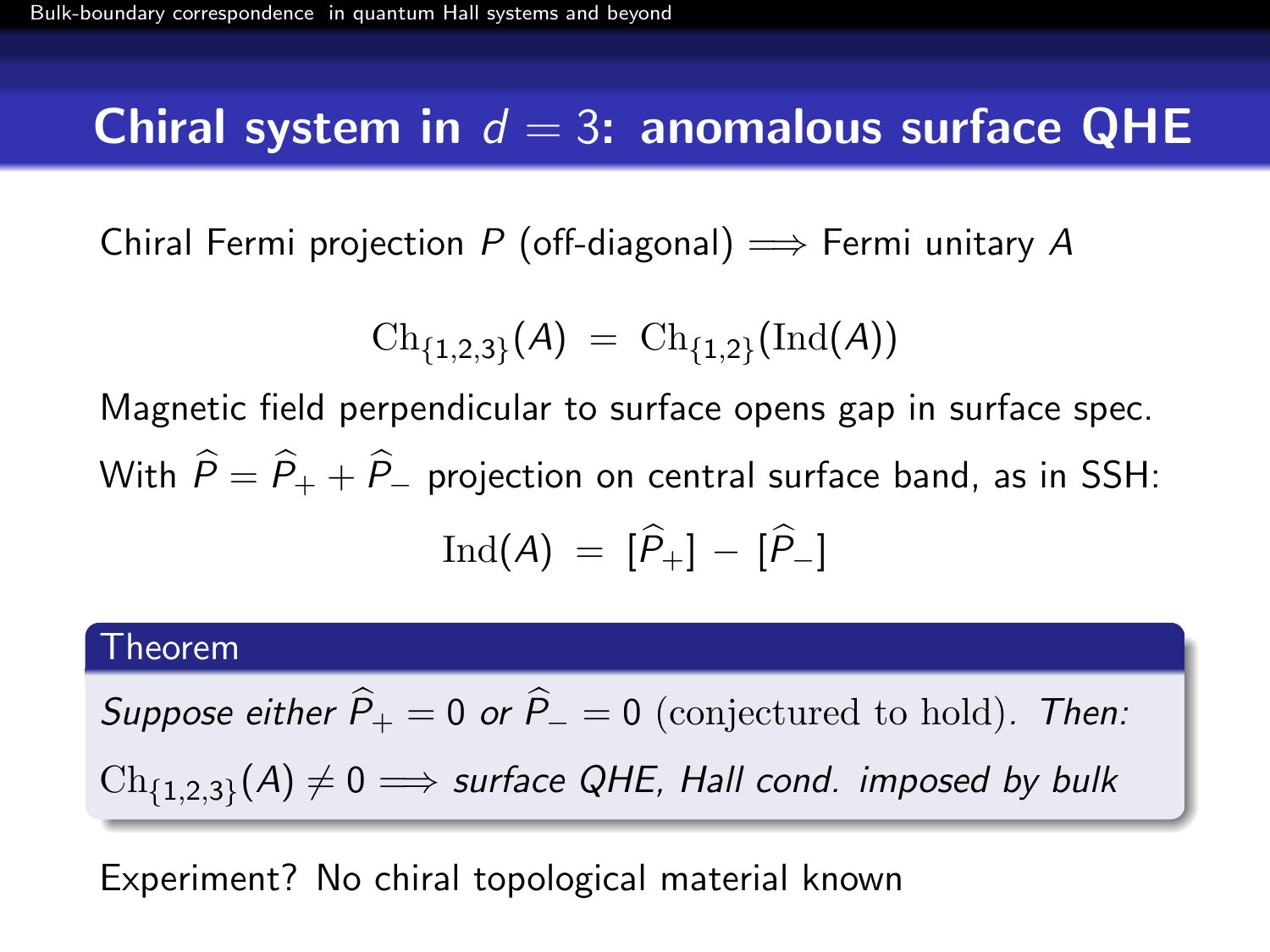## Generalized Streda formulæ

In QHE: integrated density of states grows linearly in magnetic field integrated density of states:  $\;\;\;\mathsf{E}\bra{0}P\ket{0}\;=\,\operatorname{Ch}_\emptyset(P)$ 

$$
\partial_{B_{1,2}}\operatorname{Ch}_{\emptyset}(P) \;=\; \frac{1}{2\pi}\, \operatorname{Ch}_{\{1,2\}}(P)
$$

#### Theorem

$$
\partial_{B_{i,j}} \text{Ch}_I(P) = \frac{1}{2\pi} \text{Ch}_{I \cup \{i,j\}}(P) \qquad |I| \text{even, } i, j \notin I
$$
  

$$
\partial_{B_{i,j}} \text{Ch}_I(A) = \frac{1}{2\pi} \text{Ch}_{I \cup \{i,j\}}(A) \qquad |I| \text{ odd, } i, j \notin I
$$

**Application:** magneto-electric effects in  $d = 3$ 

Time is 4th direction needed for calculation of polarization

Non-linear response is derivative w.r.t.  $B$  given by  $\mathrm{Ch}_{\{1,2,3,4\}}(P)$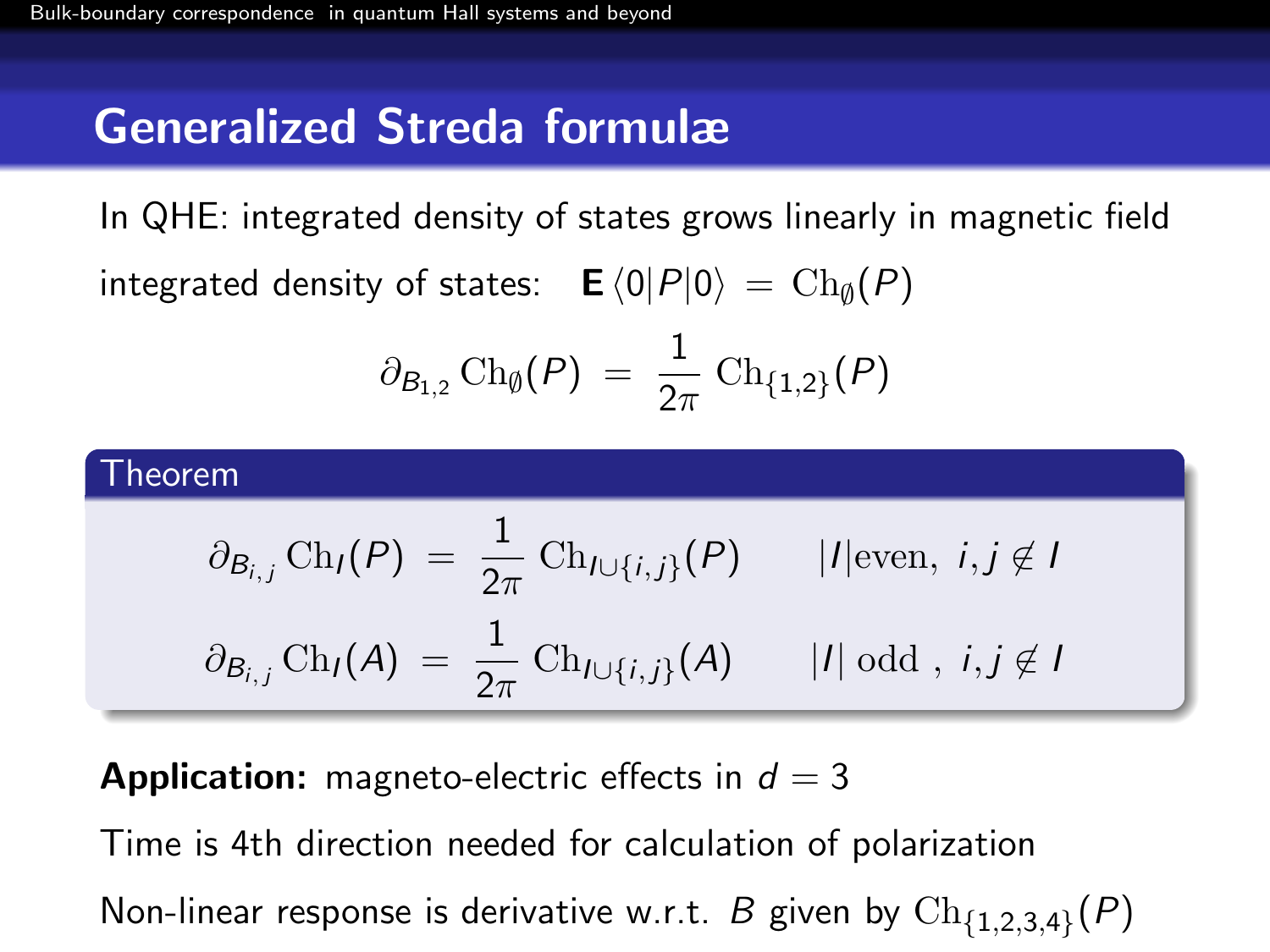#### Link to Volovik-Essin-Gurarie invariants

Express the invariants in terms of the Green function/resolvent Consider path  $z : [0,1] \to \mathbb{C} \setminus \sigma(H)$  encircling  $(-\infty, \mu] \cap \sigma(H)$ Set

$$
G(t) = (H-z(t))^{-1}
$$

#### Theorem

For 
$$
|I|
$$
 even and with  $\nabla_0 = \partial_t$ ,

$$
\operatorname{Ch}_I(P_\mu) = \frac{(i\pi)^{\frac{|I|}{2}}}{i(|I|-1)!} \sum_{\rho \in S_{I \cup \{0\}}} (-1)^\rho \int_0^1 dt \, \mathcal{T}\left(\prod_{j=1}^{|I|} G(t)^{-1} \nabla_{\rho_j} G(t)\right)
$$

Proof by suspension. Similar formula for odd pairings.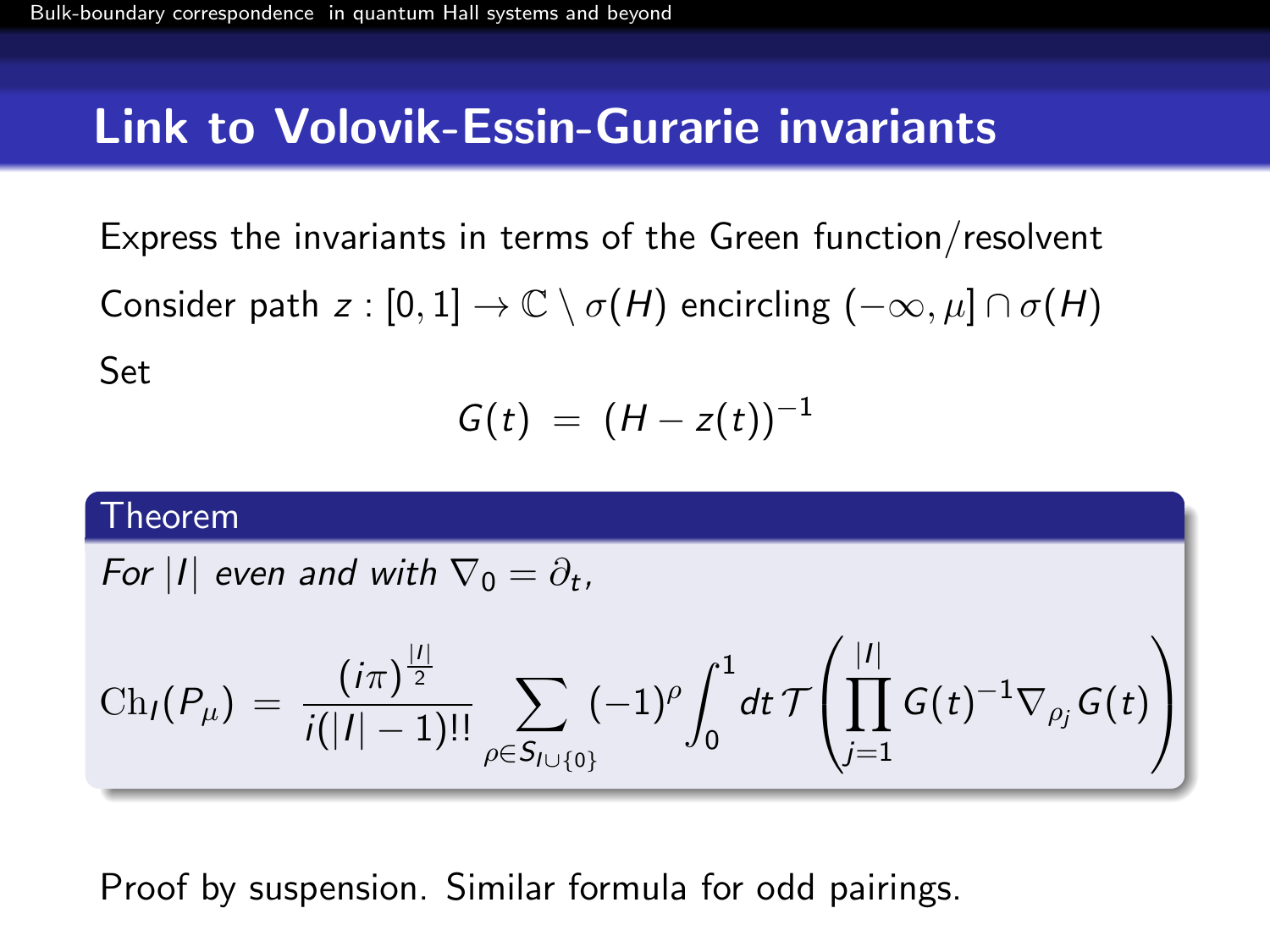## Delocalization of boundary states

Hypothesis: bulk gap at Fermi level  $\mu$ 

Disorder: in arbitrary finite strip along boundary hypersurface

#### Theorem

For even d, if strong invariant  $\mathrm{Ch}_{\{1,\ldots,d\}}(P)\neq 0$ , then no Anderson localization of boundary states in bulk gap. Technically: Aizenman-Molcanov bound for no energy in bulk gap.

#### Theorem

For odd d  $\geq$  3, if strong invariant  $\mathrm{Ch}_{\{1,...,d\}}(A) \neq 0$ , then no Anderson localization at  $\mu = 0$ .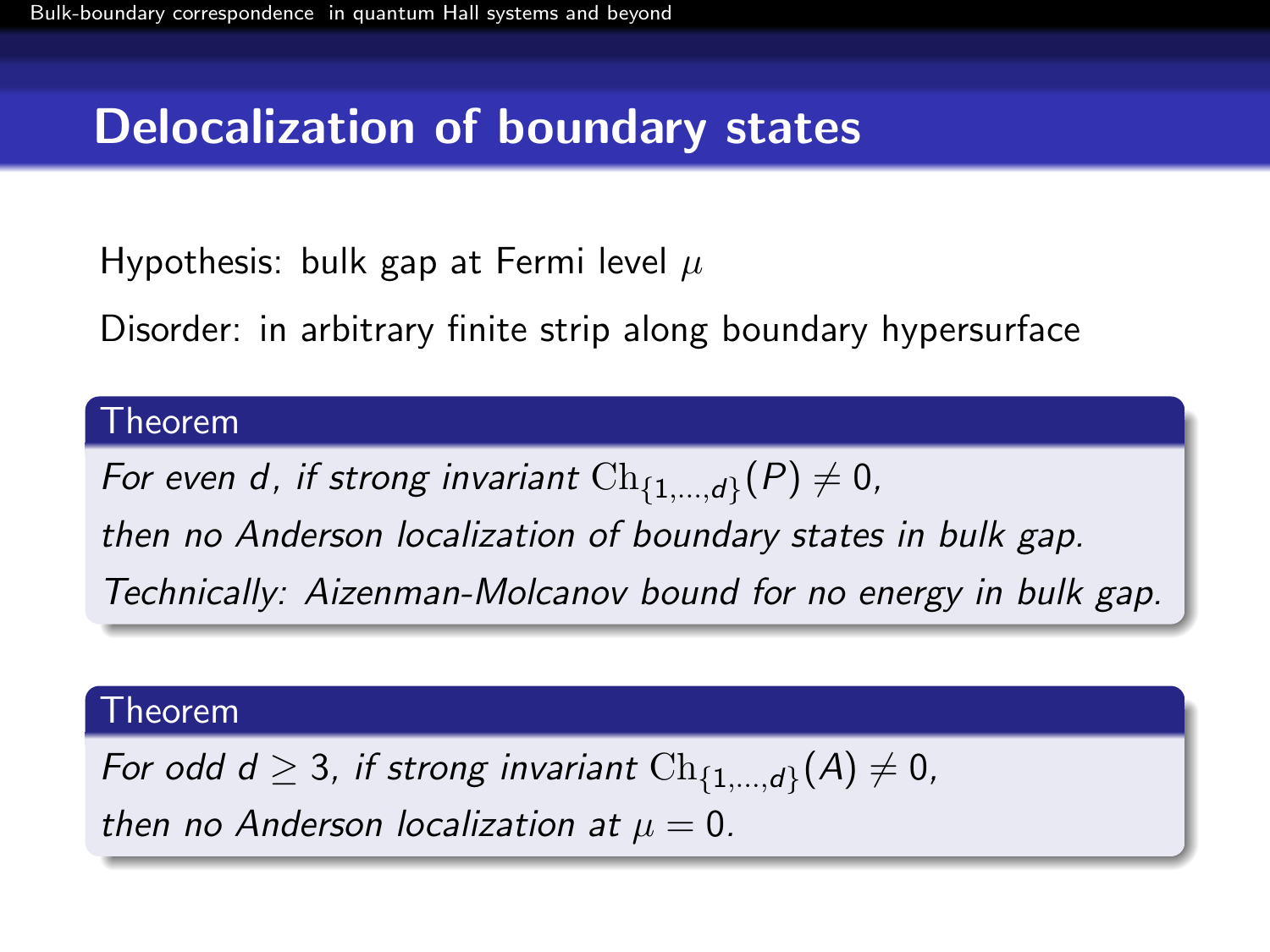#### Index theorem for strong invariants and odd d

$$
\gamma_1, \ldots, \gamma_d \text{ irrep of Clifford } C_d \text{ on } \mathbb{C}^{2^{(d-1)/2}}
$$

$$
D = \sum_{j=1}^d X_j \otimes \mathbf{1} \otimes \gamma_j
$$
 Dirac operator on  $\ell^2(\mathbb{Z}^d) \otimes \mathbb{C}^L \otimes \mathbb{C}^{2^{(d-1)/2}}$ 

Dirac phase  $F = \frac{D}{10}$  $\frac{D}{|D|}$  provides odd Fredholm module on  $\mathcal{A}_{\boldsymbol{d}}$ :

$$
\mathcal{F}^2 = \mathbf{1} \qquad [\mathcal{F}, A_{\omega}] \text{ compact and in } \mathcal{L}^{d+\epsilon} \text{ für } A = (A_{\omega})_{\omega \in \Omega} \in \mathcal{A}_d
$$

#### Theorem (Local index  $=$  generalizes Noether-Gohberg-Krein)

Let  $E=\frac{1}{2}$  $\frac{1}{2}({\mathsf{F}}+{\mathbf 1})$  be Hardy Projektion for F. For invertible  ${\mathsf A}_\omega$ 

$$
\text{Ch}_{\{1,\ldots,d\}}(A) \;=\; \text{Ind}(E\,A_\omega E)
$$

The index is  $\mathbb P$ -almost surely constant.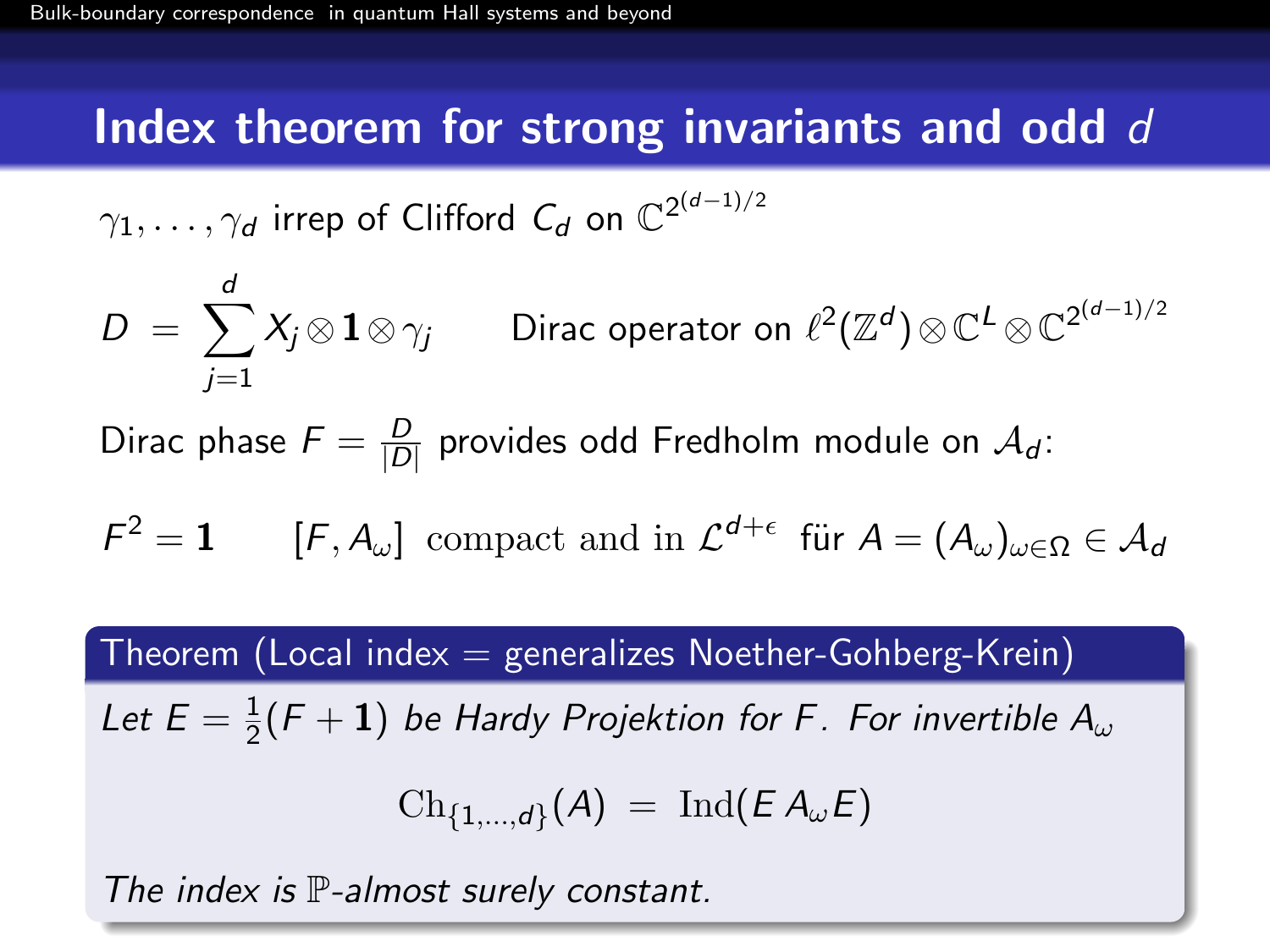### Local index theorem for even dimension  $d$

As above 
$$
\gamma_1, \ldots, \gamma_d
$$
 Clifford, grading  $\Gamma = -i^{-d/2}\gamma_1 \cdots \gamma_d$ 

Dirac 
$$
D = -\Gamma D\Gamma = |D| \begin{pmatrix} 0 & F \ F^* & 0 \end{pmatrix}
$$
 even Fredholm module

Theorem (Connes  $d = 2$ , Prodan, Leung, Bellissard 2013)

Almost sure index  $\mathrm{Ind}(P_\omega\mathsf{F} P_\omega)$  equal to  $\mathrm{Ch}_{\{1,...,d\}}(P)$ 

Special case 
$$
d = 2
$$
:  $F = \frac{X_1 + iX_2}{|X_1 + iX_2|}$  and  
\n
$$
\text{Ind}(P_{\omega}FP_{\omega}) = 2\pi i \mathcal{T}(P[[X_1, P], [X_2, P]])
$$

**Proofs:** geometric identity of high-dimensional simplexes Advantages: phase label also for dynamical localized regime implementation of discrete symmetries (CPT)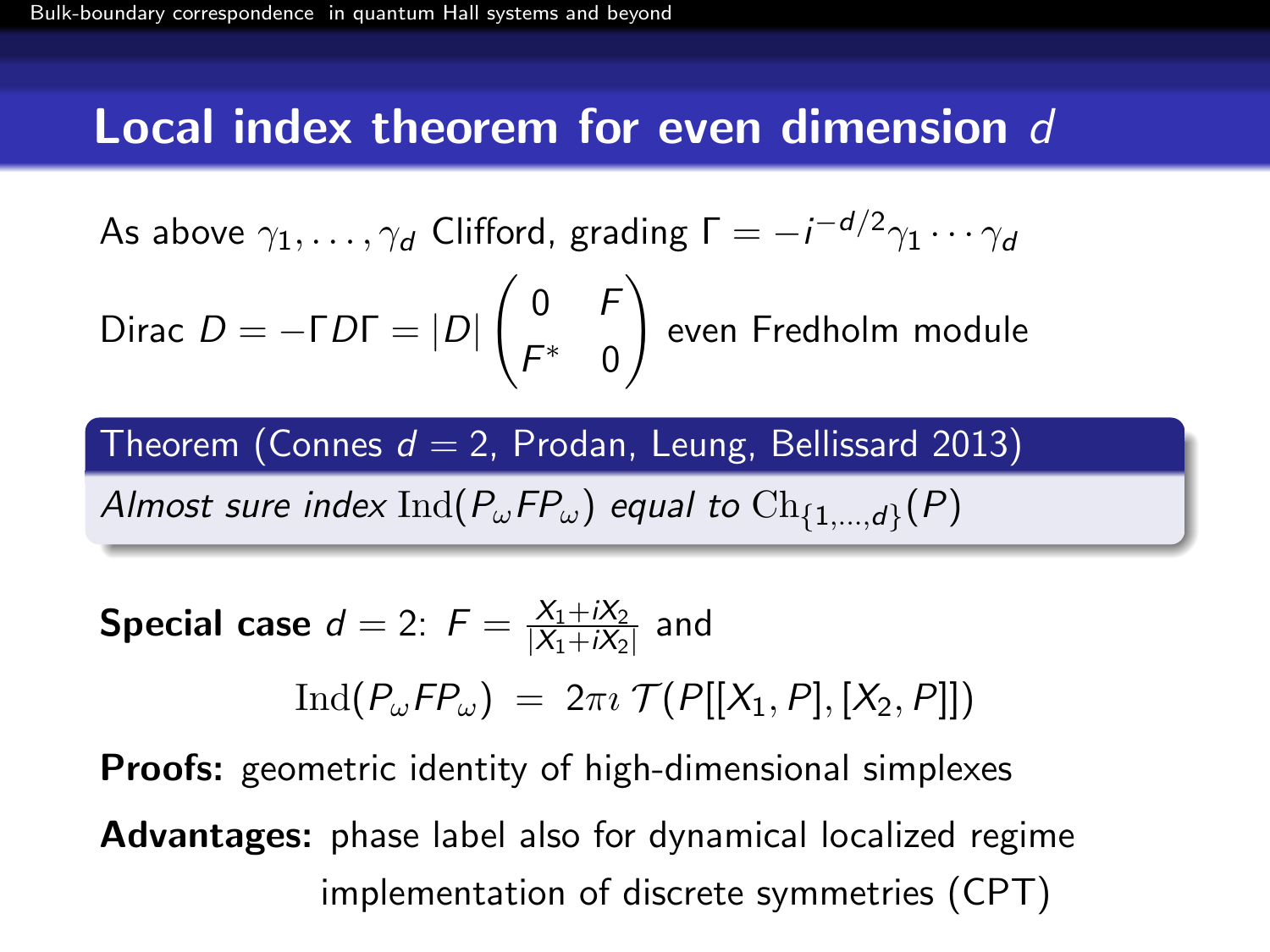## Résumé

- invariants for bulk and boundary
- bulk-boundary correspondence
- index theorems for strong invariants in complex classes
- proof of delocalized boundary states

#### Current aims:

- Index theory for weak invariants via  $KK$ -theory
- bulk-edge correspondence in real cases
- stability of invariants w.r.t. interactions